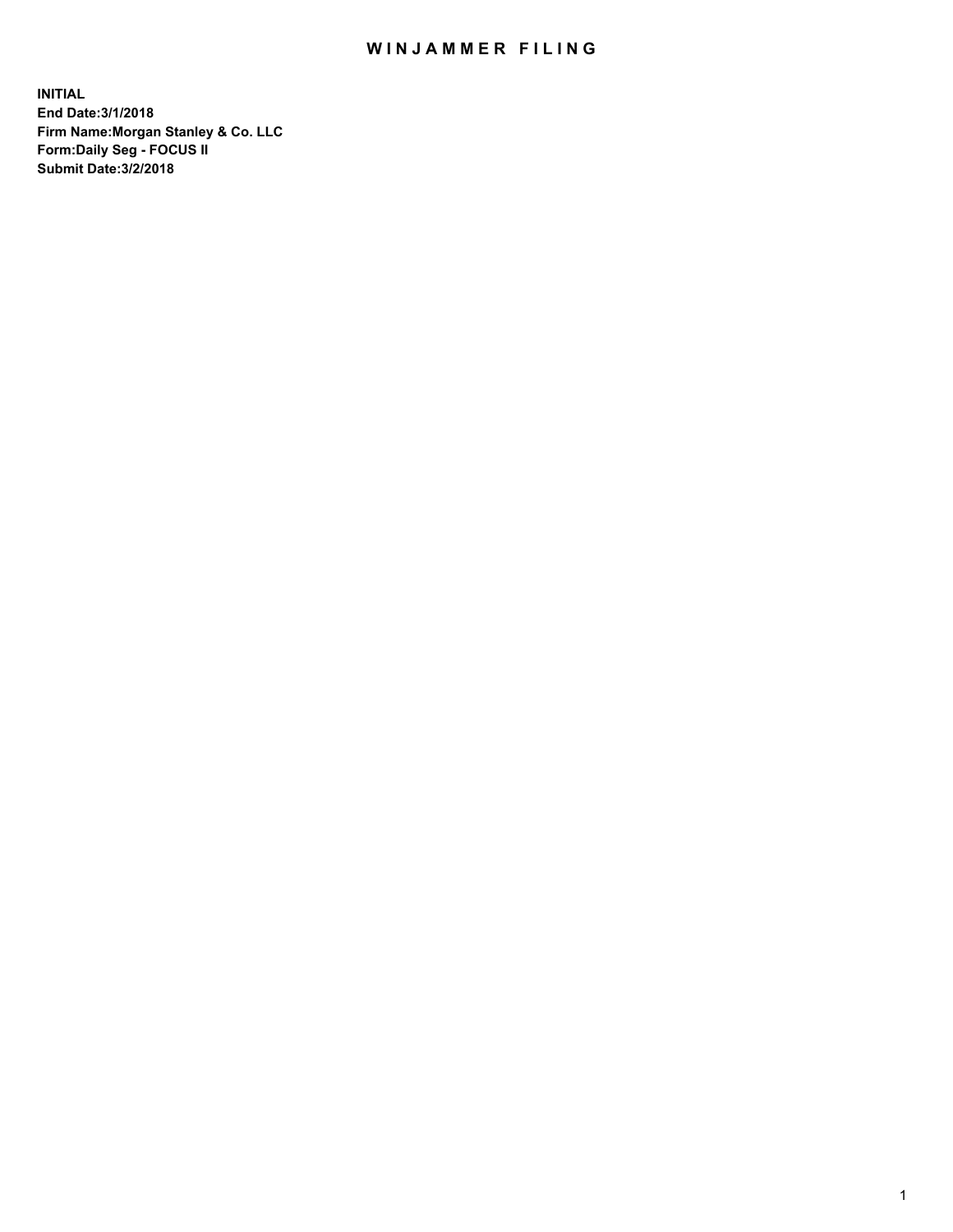## **INITIAL End Date:3/1/2018 Firm Name:Morgan Stanley & Co. LLC Form:Daily Seg - FOCUS II Submit Date:3/2/2018 Daily Segregation - Cover Page**

| Name of Company<br><b>Contact Name</b><br><b>Contact Phone Number</b><br><b>Contact Email Address</b>                                                                                                                                                                                                                          | Morgan Stanley & Co. LLC<br>Ikram Shah<br>212-276-0963<br>Ikram.shah@morganstanley.com |
|--------------------------------------------------------------------------------------------------------------------------------------------------------------------------------------------------------------------------------------------------------------------------------------------------------------------------------|----------------------------------------------------------------------------------------|
| FCM's Customer Segregated Funds Residual Interest Target (choose one):<br>a. Minimum dollar amount: ; or<br>b. Minimum percentage of customer segregated funds required:% ; or<br>c. Dollar amount range between: and; or<br>d. Percentage range of customer segregated funds required between:% and%.                         | 331,000,000<br><u>0</u><br>00<br>00                                                    |
| FCM's Customer Secured Amount Funds Residual Interest Target (choose one):<br>a. Minimum dollar amount: ; or<br>b. Minimum percentage of customer secured funds required:%; or<br>c. Dollar amount range between: and; or<br>d. Percentage range of customer secured funds required between:% and%.                            | 140,000,000<br>0 <sub>0</sub><br>00                                                    |
| FCM's Cleared Swaps Customer Collateral Residual Interest Target (choose one):<br>a. Minimum dollar amount: ; or<br>b. Minimum percentage of cleared swaps customer collateral required:% ; or<br>c. Dollar amount range between: and; or<br>d. Percentage range of cleared swaps customer collateral required between:% and%. | 92,000,000<br><u>00</u><br>00                                                          |

Attach supporting documents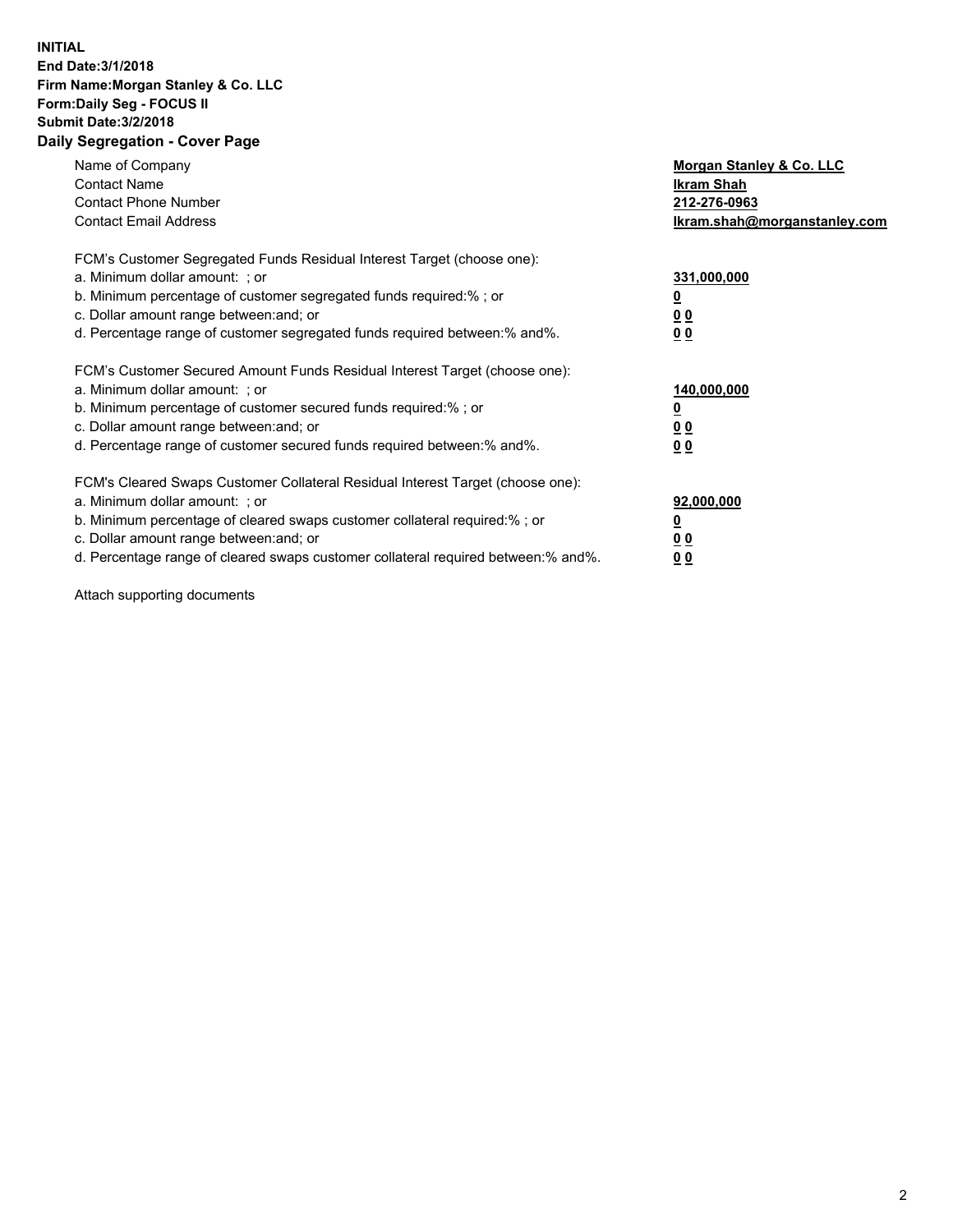## **INITIAL End Date:3/1/2018 Firm Name:Morgan Stanley & Co. LLC Form:Daily Seg - FOCUS II Submit Date:3/2/2018 Daily Segregation - Secured Amounts**

Foreign Futures and Foreign Options Secured Amounts Amount required to be set aside pursuant to law, rule or regulation of a foreign government or a rule of a self-regulatory organization authorized thereunder **0** [7305] 1. Net ledger balance - Foreign Futures and Foreign Option Trading - All Customers A. Cash **3,097,594,964** [7315] B. Securities (at market) **1,772,140,832** [7317] 2. Net unrealized profit (loss) in open futures contracts traded on a foreign board of trade **21,858,882** [7325] 3. Exchange traded options a. Market value of open option contracts purchased on a foreign board of trade **21,337,238** [7335] b. Market value of open contracts granted (sold) on a foreign board of trade **-20,247,588** [7337] 4. Net equity (deficit) (add lines 1. 2. and 3.) **4,892,684,328** [7345] 5. Account liquidating to a deficit and account with a debit balances - gross amount **158,657,004** [7351] Less: amount offset by customer owned securities **-158,154,325** [7352] **502,679** [7354] 6. Amount required to be set aside as the secured amount - Net Liquidating Equity Method (add lines 4 and 5) 7. Greater of amount required to be set aside pursuant to foreign jurisdiction (above) or line 6. FUNDS DEPOSITED IN SEPARATE REGULATION 30.7 ACCOUNTS 1. Cash in banks A. Banks located in the United States **317,921,644** [7500] B. Other banks qualified under Regulation 30.7 **775,093,549** [7520] **1,093,015,193** [7530] 2. Securities A. In safekeeping with banks located in the United States **323,990,121** [7540] B. In safekeeping with other banks qualified under Regulation 30.7 **0** [7560] **323,990,121** [7570] 3. Equities with registered futures commission merchants A. Cash **6,081,692** [7580] B. Securities **0** [7590] C. Unrealized gain (loss) on open futures contracts **-375,391** [7600] D. Value of long option contracts **0** [7610] E. Value of short option contracts **0** [7615] **5,706,301** [7620] 4. Amounts held by clearing organizations of foreign boards of trade A. Cash **0** [7640] B. Securities **0** [7650] C. Amount due to (from) clearing organization - daily variation **0** [7660] D. Value of long option contracts **0** [7670] E. Value of short option contracts **0** [7675] **0** [7680] 5. Amounts held by members of foreign boards of trade A. Cash **2,190,142,750** [7700] B. Securities **1,448,150,711** [7710] C. Unrealized gain (loss) on open futures contracts **22,234,272** [7720] D. Value of long option contracts **21,337,238** [7730] E. Value of short option contracts **-20,247,588** [7735] **3,661,617,383** [7740] 6. Amounts with other depositories designated by a foreign board of trade **0** [7760] 7. Segregated funds on hand **0** [7765] 8. Total funds in separate section 30.7 accounts **5,084,328,998** [7770] 9. Excess (deficiency) Set Aside for Secured Amount (subtract line 7 Secured Statement Page 1 from Line 8)

- 10. Management Target Amount for Excess funds in separate section 30.7 accounts **140,000,000** [7780]
- 11. Excess (deficiency) funds in separate 30.7 accounts over (under) Management Target **51,141,991** [7785]

**4,893,187,007** [7355]

## **4,893,187,007** [7360]

**191,141,991** [7380]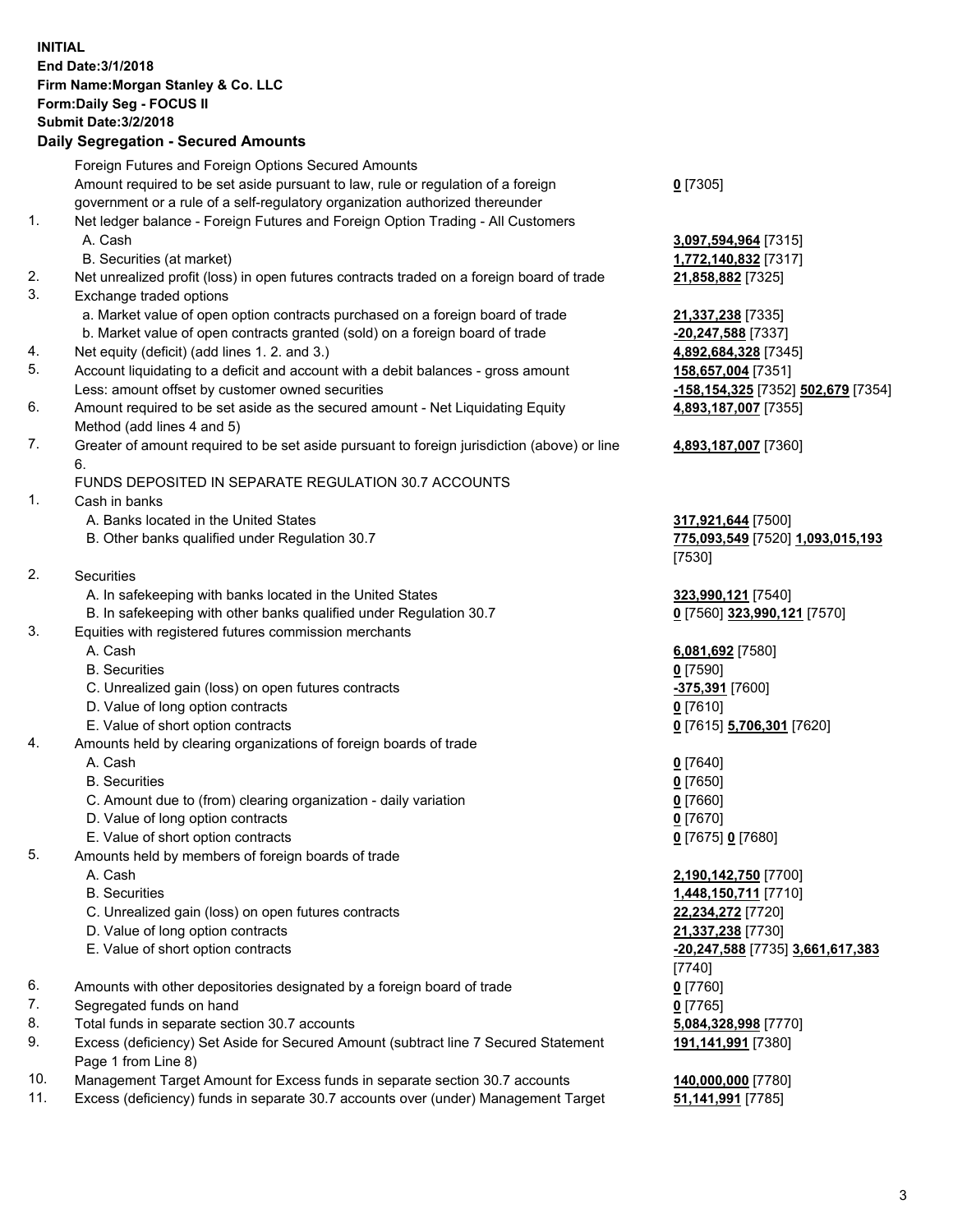**INITIAL End Date:3/1/2018 Firm Name:Morgan Stanley & Co. LLC Form:Daily Seg - FOCUS II Submit Date:3/2/2018 Daily Segregation - Segregation Statement** SEGREGATION REQUIREMENTS(Section 4d(2) of the CEAct) 1. Net ledger balance A. Cash **9,796,898,770** [7010] B. Securities (at market) **5,300,559,720** [7020] 2. Net unrealized profit (loss) in open futures contracts traded on a contract market **493,940,971** [7030] 3. Exchange traded options A. Add market value of open option contracts purchased on a contract market **411,551,088** [7032] B. Deduct market value of open option contracts granted (sold) on a contract market **-640,011,540** [7033] 4. Net equity (deficit) (add lines 1, 2 and 3) **15,362,939,009** [7040] 5. Accounts liquidating to a deficit and accounts with debit balances - gross amount **471,325,769** [7045] Less: amount offset by customer securities **-440,408,626** [7047] **30,917,143** [7050] 6. Amount required to be segregated (add lines 4 and 5) **15,393,856,152** [7060] FUNDS IN SEGREGATED ACCOUNTS 7. Deposited in segregated funds bank accounts A. Cash **4,353,553,663** [7070] B. Securities representing investments of customers' funds (at market) **0** [7080] C. Securities held for particular customers or option customers in lieu of cash (at market) **1,108,022,241** [7090] 8. Margins on deposit with derivatives clearing organizations of contract markets A. Cash **6,398,037,122** [7100] B. Securities representing investments of customers' funds (at market) **0** [7110] C. Securities held for particular customers or option customers in lieu of cash (at market) **4,192,537,479** [7120] 9. Net settlement from (to) derivatives clearing organizations of contract markets **-47,210,472** [7130] 10. Exchange traded options A. Value of open long option contracts **411,551,088** [7132] B. Value of open short option contracts **-640,011,540** [7133] 11. Net equities with other FCMs A. Net liquidating equity **1,670,104** [7140] B. Securities representing investments of customers' funds (at market) **0** [7160] C. Securities held for particular customers or option customers in lieu of cash (at market) **0** [7170] 12. Segregated funds on hand **0** [7150] 13. Total amount in segregation (add lines 7 through 12) **15,778,149,685** [7180] 14. Excess (deficiency) funds in segregation (subtract line 6 from line 13) **384,293,533** [7190] 15. Management Target Amount for Excess funds in segregation **331,000,000** [7194] 16. Excess (deficiency) funds in segregation over (under) Management Target Amount **53,293,533** [7198]

Excess